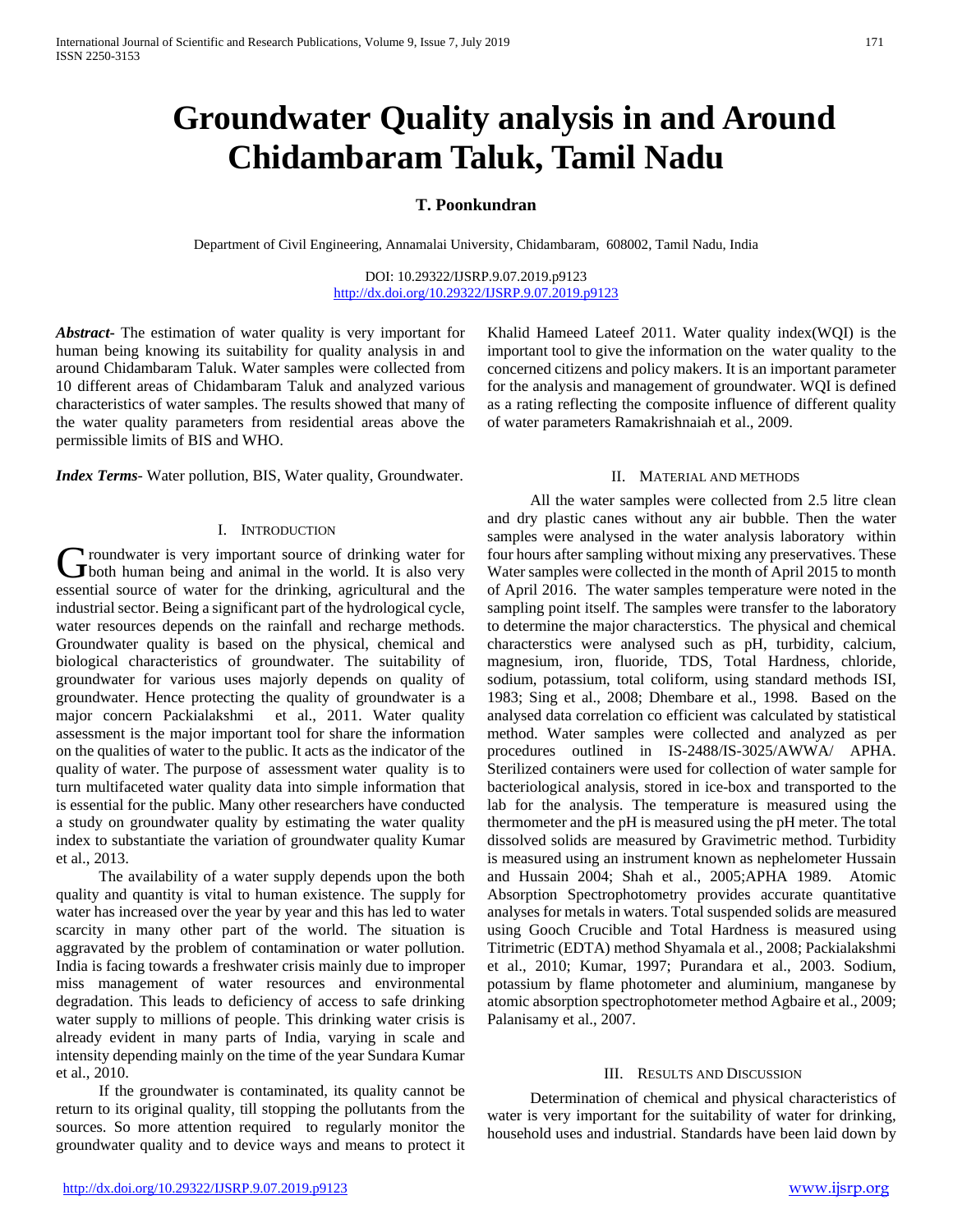various agencies such as a World health organization, U.S. Environmental protection agency, Bureau of Indian standard and ICMR for drinking water quality for many other uses. The results of the physico-chemical analysis of water samples are shown in tables 1 and 2. The mean temperature of water samples ranged from 24 to 37ºC. The highest temperature was recorded in the month of June and the lowest temperature was recorded in the month of February. All the water samples were colourless, odourless, tasteless and clear.

 Turbidity is the haziness or cloudiness of a fluid caused by individual particles (suspended solids) that are generally invisible to the naked eyes (Mazhar et al., 2013). The turbidity of all water samples ranged from 0.7 to 2.8 NTU (Tables.2). The higher values are observed at station 1 and lowest turbidity was observed at station 3. The analysed values are above the recommended limits (BIS: 10500-1991). Clear water is more appealing to drink; one treatment method is a filtration system. A total dissolved solid is a measure of total concentration of all constituents dissolved in water and has a bearing on its taste color and odour. The TDS values varied from 114 to 388 mg/L Tables.2. High levels of TDS is not suitable for bathing and washing (Senthilnathan and Parvathavarthini, 2011). It is generally inferior to palatability and may induce an unfavourable physiological reaction in the transient consumer (Dhembare et al., 1998); Sangeetha et al., (2000); Mariappan et al., (2000) observed greater values of TDS than that of ISI standard, the reason may be due to entry of pollutants.

#### **Table 1: Name of areas were samples taken.**

| Station no.    | Location     | Source           |
|----------------|--------------|------------------|
|                | Sethiyathope | Open Well        |
| $\mathfrak{D}$ | Manjakollai  | <b>Bore Well</b> |
| 3              | Bhuvanagiri  | Bore Well        |
| $\overline{4}$ | Poonthotham  | Bore Well        |
| 5              | Vakkur       | Bore Well        |
| 6              | Chidhambaram | <b>Bore Well</b> |
| 7              | Orathur      | <b>Bore Well</b> |
| 8              | Mirallur     | Bore Well        |
| $\mathbf Q$    | Oodiyur      | <b>Bore Well</b> |
| 10             | Vazhakollai  | Open Well        |

**Table 2: Groundwater quality parameters of the study area.**

| S         | Part | Un              |   | $\overline{2}$ | 3  | 4  | 5  | 6              | 7  | 8  | 9  |    |
|-----------|------|-----------------|---|----------------|----|----|----|----------------|----|----|----|----|
| I         | icul | it              |   |                |    |    |    |                |    |    |    | 0  |
| $\bullet$ | ars  |                 |   |                |    |    |    |                |    |    |    |    |
| N         |      |                 |   |                |    |    |    |                |    |    |    |    |
| O         |      |                 |   |                |    |    |    |                |    |    |    |    |
| 1         | EC   | $\mu S$         | 7 |                | 8  | 6  | 9  | 1              | 8  | 1  | 7  |    |
|           |      |                 | 3 | 0              | 7  | 3  | 6  | 1              | 9  | 0  | 9  |    |
|           |      | cm              | 0 | 5              | 5  | 8  | 0  | $\overline{c}$ | 5  | 8  | 5  | 0  |
|           |      | $^{\copyright}$ |   | 0              |    |    |    | 0              |    | 0  |    |    |
|           |      | 25              |   |                |    |    |    |                |    |    |    |    |
| 2         | pH   | m               | 7 | 7.             | 7. | 7. | 8. | 7.             | 7. | 7. | 7. | 8. |
|           |      | g/              |   | 3              | 3  | 5  | 1  | 4              | 3  | 3  | 3  | 4  |
|           |      | it              | 5 |                |    |    |    |                |    |    |    |    |

| 3                                       | Tur<br>bidi<br>ty                      | N<br>T<br>U               | $\boldsymbol{0}$<br>$\overline{7}$               | 2.<br>$\overline{\mathbf{3}}$                    | 2.<br>8                                                    | 2.<br>6                                                  | 1.<br>5                                             | 2.<br>5                                                            | 1.<br>$\overline{7}$                             | $\boldsymbol{0}$ .<br>9                                              | 1.<br>8                                            | 1.<br>6                                                       |
|-----------------------------------------|----------------------------------------|---------------------------|--------------------------------------------------|--------------------------------------------------|------------------------------------------------------------|----------------------------------------------------------|-----------------------------------------------------|--------------------------------------------------------------------|--------------------------------------------------|----------------------------------------------------------------------|----------------------------------------------------|---------------------------------------------------------------|
| $\overline{\mathcal{L}}$                | Ca                                     | $\overline{\mathfrak{c}}$ | $\overline{3}$<br>$\,1$<br>5                     | 3<br>$\overline{7}$                              | $\overline{\mathcal{L}}$<br>1.<br>$\overline{\mathcal{L}}$ | $\overline{4}$<br>5                                      | $\mathfrak{Z}$<br>6.<br>$\overline{7}$              | $\overline{4}$<br>5.<br>9                                          | 3<br>4.<br>3                                     | $\overline{\mathbf{4}}$<br>$\boldsymbol{7}$                          | $\overline{\mathcal{L}}$<br>4.<br>$\overline{7}$   | 3<br>3.<br>8                                                  |
| 5                                       | Mg                                     | $\epsilon$                | $\overline{c}$<br>6                              | $\overline{\mathbf{c}}$<br>3                     | 3<br>$\mathbf{1}$                                          | $\overline{\mathbf{c}}$<br>5                             | $\overline{c}$<br>3                                 | $\overline{c}$<br>7                                                | 3<br>$\overline{c}$                              | $\overline{\mathbf{c}}$<br>6                                         | $\overline{c}$<br>9                                | 3<br>$\boldsymbol{0}$                                         |
| 6                                       | Na                                     | $\epsilon$                | $\mathbf{1}$<br>3                                | $\mathbf{1}$<br>5<br>7.<br>6                     | $\mathbf{1}$<br>5<br>1.<br>$\overline{\mathbf{4}}$         | $\mathbf 1$<br>$\overline{\mathcal{L}}$<br>2.<br>5       | $\mathbf{1}$<br>$\overline{c}$<br>3.<br>7           | $\mathbf{1}$<br>6<br>$\boldsymbol{0}$ .<br>$\overline{\mathbf{4}}$ | $\,1$<br>$\overline{7}$<br>3.<br>5               | $\mathbf{1}$<br>6<br>7.<br>$\mathbf{1}$                              | $\mathbf{1}$<br>3<br>8.<br>8                       | $\mathbf{1}$<br>$\overline{\mathbf{c}}$<br>9.<br>$\mathbf{1}$ |
| 7                                       | K                                      | $\zeta$ $\zeta$           | $\overline{c}$<br>5<br>$\overline{7}$            | 9.<br>3                                          | 5.<br>7                                                    | 6.<br>$\overline{c}$                                     | 5.<br>$\overline{\mathcal{L}}$                      | 6.<br>6                                                            | 5.<br>9                                          | $\,1$<br>5.<br>$\overline{\mathbf{4}}$                               | $\,1$<br>2.<br>8                                   | 9.<br>5                                                       |
| 8                                       | HC<br>$O_3$                            | $\epsilon$                | $\overline{c}$<br>$\overline{4}$<br>8            | 7<br>5<br>6                                      | 9<br>$\overline{7}$<br>8                                   | $\mathbf 1$<br>$\mathbf{1}$<br>$\boldsymbol{0}$<br>$\,1$ | 8<br>5<br>$\boldsymbol{0}$                          | $\mathbf{1}$<br>$\overline{\mathcal{L}}$<br>5<br>9                 | $\,1$<br>$\overline{0}$<br>$\boldsymbol{0}$<br>6 | $\mathbf{1}$<br>$\overline{c}$<br>$\overline{7}$<br>$\boldsymbol{0}$ | $\,1$<br>$\overline{\mathcal{L}}$<br>5<br>6        | 9<br>6<br>$\boldsymbol{0}$                                    |
| 9                                       | $\overline{C}O$<br>3                   | $\epsilon$                | $\boldsymbol{0}$                                 | $\boldsymbol{0}$                                 | $\boldsymbol{0}$                                           | $\boldsymbol{0}$                                         | $\boldsymbol{0}$                                    | $\boldsymbol{0}$                                                   | $\boldsymbol{0}$                                 | $\boldsymbol{0}$                                                     | $\boldsymbol{0}$                                   | $\boldsymbol{0}$                                              |
| $\mathbf 1$<br>$\boldsymbol{0}$         | SO <sub>4</sub>                        | $\zeta$ $\zeta$           | $\,1\,$<br>$\overline{c}$<br>8                   | $\mathbf 1$<br>$\overline{c}$<br>$\overline{7}$  | $\overline{7}$<br>$\boldsymbol{0}$ .<br>$\overline{7}$     | $\,1$<br>$\overline{\mathcal{L}}$<br>6                   | $\mathbf 1$<br>5<br>$\overline{7}$                  | $\,1$<br>$\,1$<br>$\boldsymbol{0}$                                 | 9<br>$\boldsymbol{0}$ .<br>8                     | 8<br>9.<br>6                                                         | $\,1\,$<br>3<br>$\overline{4}$                     | $\,1$<br>$\overline{c}$<br>$\overline{7}$                     |
| $\mathbf{1}$<br>$\mathbf{1}$            | CI                                     | $\zeta$ $\zeta$           | $\overline{2}$<br>8                              | $\mathbf{1}$<br>$\mathbf{1}$<br>5                | $\mathbf{1}$<br>1.<br>8                                    | $\overline{\mathbf{3}}$<br>8.<br>5                       | $\overline{1}$<br>$\boldsymbol{0}$<br>5             | $\overline{c}$<br>$\overline{4}$<br>$\overline{2}$                 | $\mathbf 1$<br>$\,1$<br>$\overline{2}$           | $\boldsymbol{6}$<br>8.<br>9                                          | $\overline{9}$<br>$\boldsymbol{0}$ .<br>6          | $\,1$<br>$\overline{\mathbf{c}}$<br>8                         |
| $\mathbf{1}$<br>$\overline{c}$          | N <sub>O</sub><br>3                    | 66                        | 5<br>3                                           | 5.<br>$\overline{4}$                             | 4.<br>6                                                    | 4.<br>9                                                  | 5.<br>$\overline{c}$                                | 7.<br>9                                                            | 6.<br>6                                          | 5.<br>$\overline{4}$                                                 | 5.<br>9                                            | 6.<br>8                                                       |
| $\mathbf{1}$<br>3                       | ${\bf F}$                              | $\zeta$ $\zeta$           | $\boldsymbol{0}$<br>$\overline{4}$<br>6          | $\boldsymbol{0}$ .<br>7<br>7                     | $\boldsymbol{0}$ .<br>6<br>5                               | 0.<br>5<br>6                                             | $\boldsymbol{0}$ .<br>$\overline{\mathcal{L}}$<br>8 | $\boldsymbol{0}$ .<br>6<br>$\mathbf{1}$                            | 0.<br>5<br>9                                     | 0.<br>8<br>9                                                         | 0.<br>$\overline{7}$<br>7                          | $\boldsymbol{0}$ .<br>6<br>9                                  |
| $\mathbf{1}$<br>$\overline{\mathbf{4}}$ | TD<br>S                                | 44                        | $\,1$<br>$\mathbf 1$<br>$\overline{\mathcal{L}}$ | $\overline{c}$<br>$\overline{0}$<br>$\mathbf{1}$ | $\mathbf{1}$<br>8<br>9                                     | $\overline{\mathbf{c}}$<br>6<br>$\overline{7}$           | $\mathbf 1$<br>$\overline{7}$<br>8                  | $\mathbf{1}$<br>$\overline{c}$<br>8                                | 3<br>$\overline{0}$<br>$\mathbf{1}$              | 3<br>8<br>8                                                          | $\overline{\mathbf{c}}$<br>9<br>9                  | $\mathbf{1}$<br>9<br>8                                        |
| 1<br>5                                  | TH<br>as<br>Ca<br>CO<br>$\overline{3}$ | $\zeta$ $\zeta$           | $\mathbf{1}$<br>8<br>$\boldsymbol{0}$            | $\mathbf{1}$<br>3<br>5                           | $\mathbf 1$<br>$\overline{c}$<br>$\overline{c}$            | $\mathbf{1}$<br>6<br>6                                   | $\mathbf{1}$<br>$\overline{c}$<br>$\overline{7}$    | $\mathbf{1}$<br>6<br>$\mathbf{0}$                                  | 1<br>5<br>$\overline{4}$                         | $\mathbf{1}$<br>6<br>9                                               | $\mathbf{1}$<br>$\overline{4}$<br>$\boldsymbol{0}$ | $\,1\,$<br>5<br>$\boldsymbol{0}$                              |
| $\mathbf{1}$<br>6                       | TA<br>as<br>Ca<br>CO<br>$\overline{3}$ |                           | $\mathbf{1}$<br>9<br>8                           | $\mathbf{1}$<br>$\overline{c}$<br>$\overline{7}$ | $\mathbf{1}$<br>8<br>5                                     | $\mathbf{1}$<br>7<br>9                                   | $\mathbf{1}$<br>3<br>$\overline{2}$                 | $\mathbf{1}$<br>$\overline{c}$<br>$\boldsymbol{0}$                 | $\mathbf{1}$<br>$\,1$<br>$\overline{4}$          | $\mathbf{1}$<br>$\mathbf{1}$<br>$\boldsymbol{0}$                     | $\mathbf{1}$<br>4<br>3                             | $\mathbf{1}$<br>3<br>9                                        |

#### IV. CONCLUSIONS

 Groundwater is essential need for growth of all country. If water resources is to remain available as good quality water for upcomming generations, it is very essential to control from the possible contamination. This freshwater and pure water crisis is already evident in many other part of India, particularly in Tamil